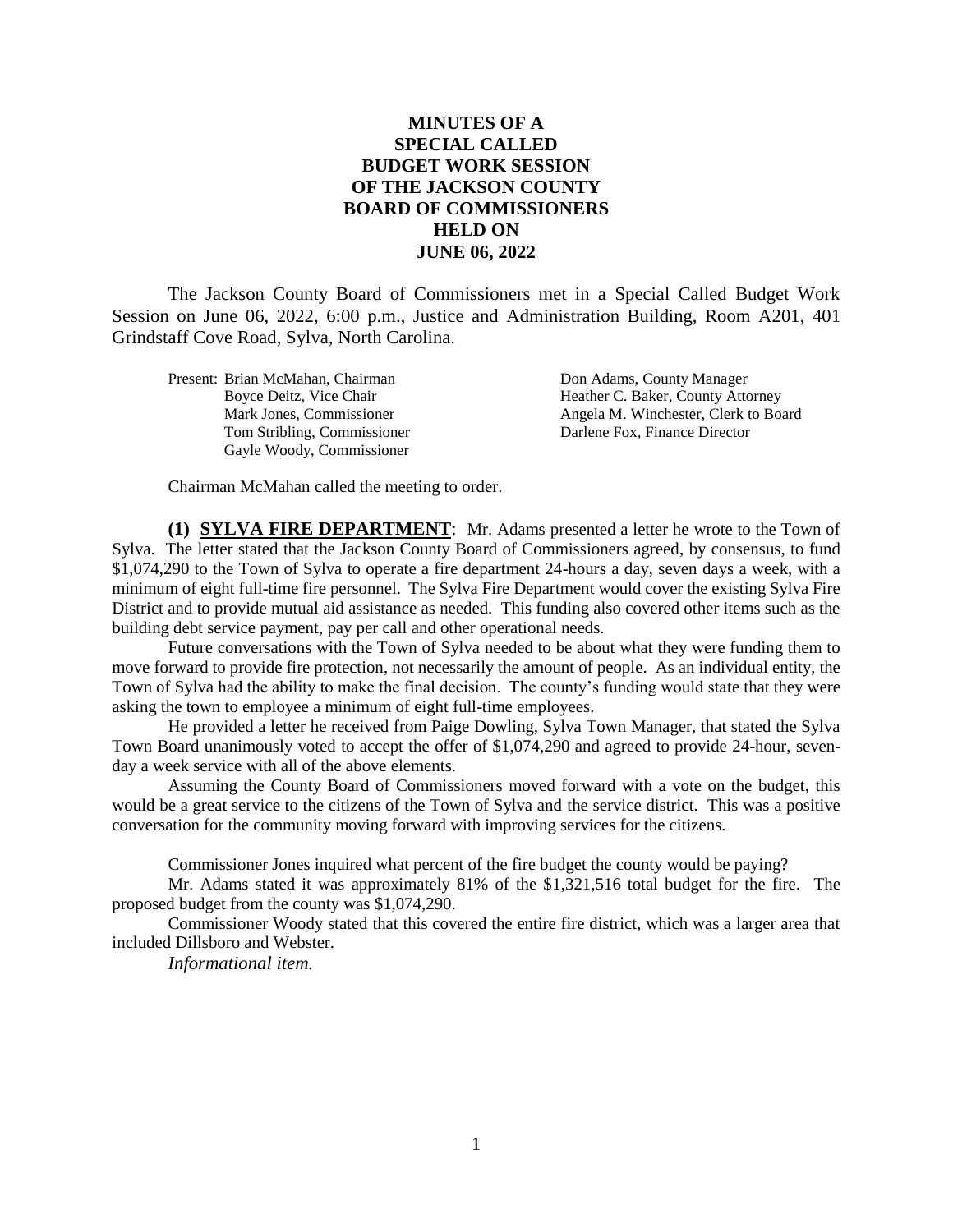**(2) GLENVILLE-CASHIERS RESCUE SQUAD**: Mr. Adams stated that the interest rate had been finalized and the revised amount requested would not to exceed \$4,600,000. The original amount was for \$4,500,000. Since the interest rate decreased, this would still allow for the debt service payment they had budgeted for. This was the request and the recommendation from the County Manager's office.

Commissioner Jones noted that with all of the traffic, especially in the summer, this was a strategically great location for the new rescue squad in Cashiers.

*Informational item.*

**(3) SOLID WASTE**: Chad Parker, Public Works Director, was present for this item.

Mr. Adams presented to the Board the potential anticipated increased costs going into the next fiscal year.

**(a)** Solid Waste Contract Expenses:

| FY 2022-2023 Proposed Estimates              | <b>Estimated % Increase</b> | <b>Increase</b> |
|----------------------------------------------|-----------------------------|-----------------|
| <b>Transportation Costs</b>                  | 40%-60%                     | \$440,000       |
| <b>SRC</b> Operation Costs                   | 7%-10%                      | \$88,500        |
| <b>Equipment Costs</b>                       | 7%-10%                      | \$9,800         |
| <b>Tipping Fee Costs</b>                     | 11.41%                      | \$94,100        |
| 35,000 tons @ $$25.01 = $875,350$ (July-Dec) |                             |                 |
| 35,000 tons @ $$27.51 = $962,850$ (Jan-June) |                             |                 |
|                                              |                             | \$632,400       |

**(b)** Solid Waste Fees for FY2022-2023:

| County  | <b>Household Availability Fee</b> | <b>MSW Tipping Fee</b>                  |
|---------|-----------------------------------|-----------------------------------------|
| Haywood | \$159                             | \$55/Ton - Transfer Station             |
|         |                                   | \$22.71/Ton plus \$2 per ton - Landfill |
|         |                                   | \$9,800                                 |
| Jackson | $$72 - 1 BR$                      | \$64/Ton MSW and Construction           |
|         | $$97 - 2 - 3 BR$                  | \$31/Ton Brush and Yard Waste           |
|         | $$121 - 4 BR$                     |                                         |
|         | $$144 - 5 + BR$                   |                                         |
|         | \$97 Mobile Home                  |                                         |
|         | \$97 Apartment Unit               |                                         |
|         | \$5 Per Campsite                  |                                         |
|         | \$5 Hotel/Motel per room          |                                         |
|         |                                   |                                         |
| Macon   | \$108                             | \$66/Ton Main Landfill                  |
|         |                                   | \$74/Ton Highlands                      |
|         |                                   |                                         |
| Swain   | \$75                              | \$2/Ton Household/Commercial            |
|         |                                   | \$80/Ton Construction                   |

Mr. Parker stated that Haywood and Macon offered services for bagged garbage and recycling for bottles, cans and paper. Jackson collected more items at its sites. Swain had one convenience site.

Mr. Adams stated that when they looked at fees, they also had to look at services. He would consider Jackson County comparable, especially considering the services they offered to the citizens. Since they were projecting potential losses or increased costs of up to \$632,400, they looked at the fee schedule to potentially increase certain fees.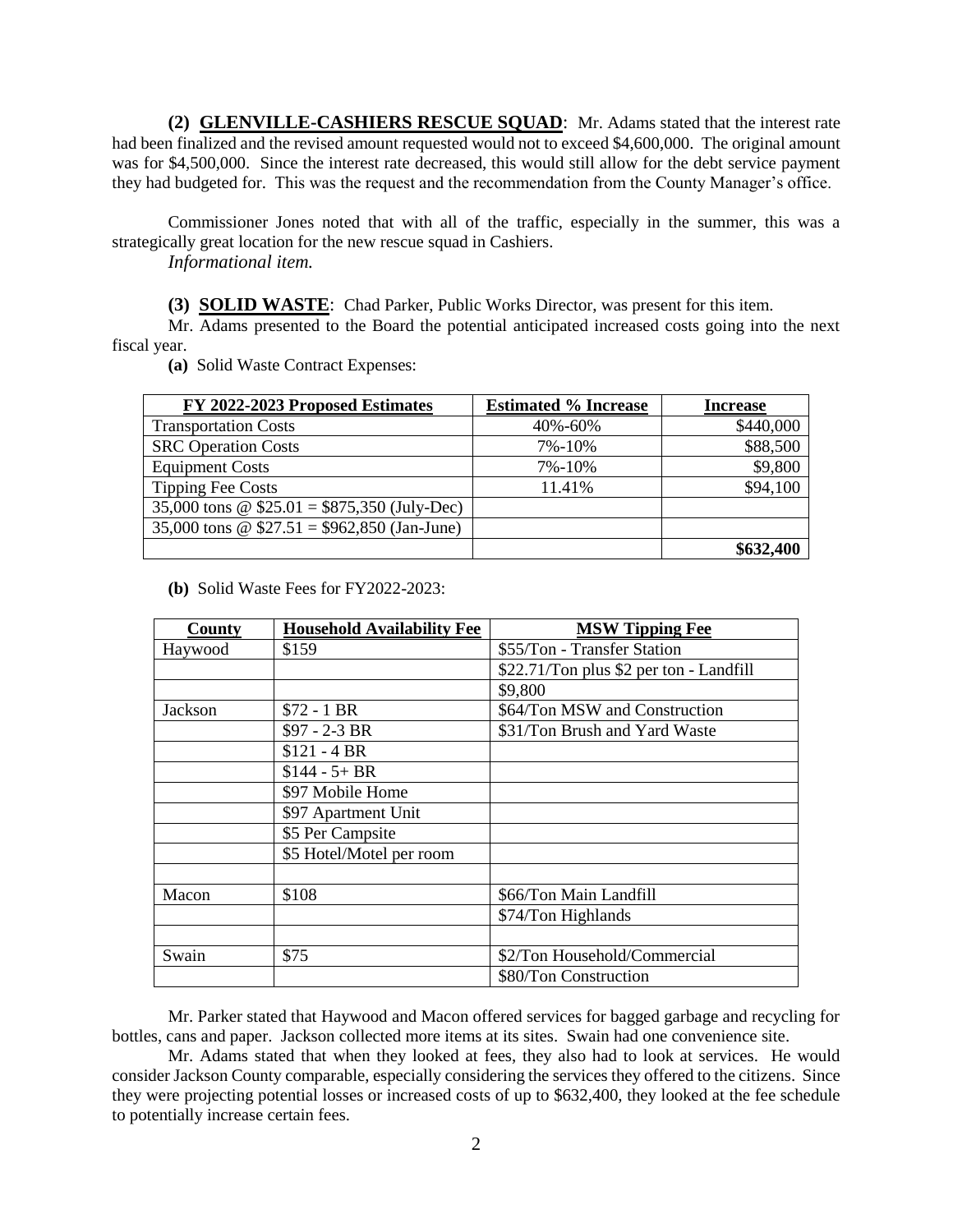| <b>Availability Fees</b>             | <b>Current</b>  | <b>Proposed</b>  | % of Increase | <b>Current</b> | <b>Number Units</b> | <b>Proposed</b> |
|--------------------------------------|-----------------|------------------|---------------|----------------|---------------------|-----------------|
| Household-1BR                        | \$72            | \$80             | 11.11%        | \$96,840       | 1,345               | 107,600         |
| 2-3 BR                               | \$97            | \$125            | 28.87%        | \$1,633,577    | 16,841              | \$2,105,125     |
| 4 BR                                 | \$121           | \$140            | 15.70%        | \$284,955      | 2,355               | \$329,700       |
| $5+BR$                               | \$144           | \$160            | 11.11%        | \$102,960      | 715                 | \$114,400       |
| <b>Mobile Homes</b>                  | \$97            | \$125            | 28.87%        | \$52,865       | 545                 | \$68,125        |
| <b>Apartment Units</b>               | \$97            | \$125            | 28.87%        | \$100,492      | 1,036               | \$129,500       |
| Campsites                            | \$5             | \$5              | 0.00%         | \$1,050        | 210                 | \$1,050         |
| Hotels/Motels per room               | $\overline{$5}$ | $\overline{\$5}$ | 0.00%         | \$9,833        | 1,967               | \$9,833         |
| <b>Businesses</b>                    | \$61            | \$61             | 0.00%         | \$43,127       | 707                 | \$43,127        |
|                                      |                 |                  |               | \$2,325,699    |                     | \$2,908,460     |
|                                      |                 |                  |               |                |                     |                 |
|                                      |                 |                  |               |                |                     | \$582,761       |
|                                      |                 |                  |               |                |                     |                 |
| <b>Availability Fees</b>             | <b>Current</b>  | <b>Proposed</b>  | % of Increase | <b>Current</b> | <b>Number Units</b> | <b>Proposed</b> |
| *MSW Commercial                      | \$64            | \$66             | 3.13%         | \$588,756      | 9,199               | \$607,154       |
| Sylva C&D                            | \$64            | \$66             | 3.13%         | \$765,135      | 11,955              | \$789,045       |
| Cashiers C&D                         | \$64            | \$66             | 3.13%         | \$91,790       | 1,434               | \$94,628        |
| <b>Brush and Yard Waste</b>          | \$31            | \$33             | 6.45%         | \$44,446       | 1,434               | \$47,314        |
| <b>Mixed Loads</b>                   | \$87            | \$90             | 3.45%         | \$24,457       | 281                 | \$25,301        |
| Pallets                              | \$64            | \$66             | 3.13%         |                |                     |                 |
| Mulch 2.5 Yd.                        | \$10            | \$10             | 0.00%         |                |                     |                 |
| Out of County/State Tires            | \$152           | \$152            | 0.00%         |                |                     |                 |
| <b>Small Excavator Rubber Tracks</b> | \$70            | \$70             | 0.00%         |                |                     |                 |
| <b>Large Excavator Rubber Tracks</b> | \$100           | \$100            | 0.00%         |                |                     |                 |
| <b>Small Cover Material Load</b>     | \$75            | \$75             | 0.00%         |                |                     |                 |
| Commercial/Out of County TV          | \$600           | \$600            | 0.00%         |                |                     |                 |
|                                      |                 |                  |               | \$1,514,554    | 24,303              | \$1,563,442     |
|                                      |                 |                  |               |                |                     | \$48,887        |
|                                      |                 |                  |               |                |                     | \$631,648       |
| *Residential MSW=16,087              |                 |                  |               |                |                     |                 |
| tons, not included in numbers        |                 |                  |               |                |                     |                 |

Mr. Adams stated that in the last week, Ms. Fox let him know that they were stabilized for that year and the fund balance for this account would be maintained. This fund had a fund balance of \$1,500,000, which was good for this operation. He also noted that they could have major expenses in these operations that were hundreds of thousands of dollars.

He and Ms. Fox discussed this item and there were two approaches the Board could take. One was to utilize what they were considering estimates. They would not know those numbers until the new contracts were set in January. They would also see what fuel had done at that time. By January or February, they would have a much better idea of what existing and future costs would be. If the Board wished to delay the conversation, this would be a planned spend down of the fund balance.

If they did a planned spend down, they would know by next budget year what the rates should actually be. When they went into next year, if the projections were correct, they would need to look at increasing fees. There were unknowns and they could survive a year of a spend down of \$600,000- \$700,000, but they would have to look at fee increases in the next year. The safest route would be to implement the fee changes at that time. If fuel went down, it would be very difficult to adjust these fees after July 1<sup>st</sup>.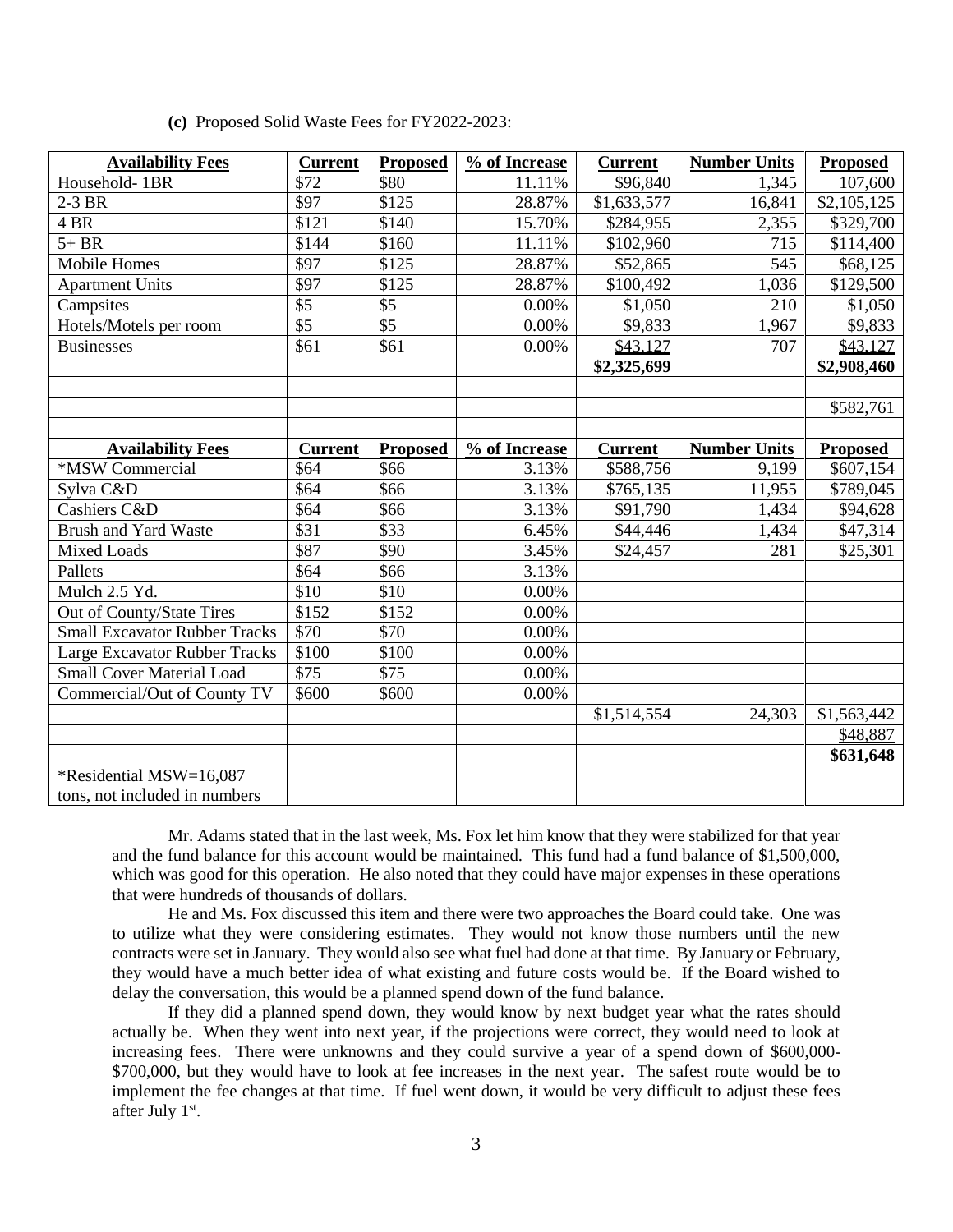Chairman McMahan stated that the way the current contract read, they could have a fuel escalation charge. This could change no matter what the fuel did. There was always going to be an unknown. They knew fuel rates were high at that time and he did not think they had a choice but to adjust the rates. He felt more comfortable adjusting the rates at that time as opposed to spending the fund balance down. He would be in favor of incrementally adjusting the rates as presented to offset the potential increases.

Commissioner Jones stated he understood the logic, but he wondered if there could be a compromise. The \$28 increase was significant for 2-3 bedroom homeowners. Could they cut it to 14% from 28% and use utilize the fund balance so it was not such a high increase?

Ms. Fox stated that this amount was per year.

Commissioner Woody stated that she felt it would be better to do the rate increase. People's understanding of the cost to transport was in everyone's forefront at that time. It would not appear arbitrary. They were trying to protect the community and offer the service. The increase would allow them to continue the services they had.

Mr. Adams stated that it was such an unknown number, which was why it was difficult to predict. Next year, they would deal with renewing the contract, which could have cost increases and they would still have a possible fuel escalation. These were all the unknowns.

Commissioner Deitz stated that he agreed with Commissioner Jones.

Commissioner Stribling stated he was thinking the way Commissioner Jones was. Why not go with \$110 instead of \$125. The two-three bedroom homes were the largest amount of homes in the county. They were the ones that would get hit the hardest with a 28% increase.

Mr. Adams stated that they did not propose an increase on businesses because it was such a small amount of revenue. They targeted the two-three bedroom homes because that was the largest amount of people. That would reduce the \$631,648 down to \$218,000. It would be \$400,000 less. If they reduced the amount by that much, he would recommend to wait until the next year. It was an unknown, but they knew costs would go up.

Commissioner Jones stated that because of a capital project that citizens voted on, they would be raising the millage rate. Raising the millage rate and some of these fees at the same time, he felt citizens would question why they did both.

Chairman McMahan stated that they could justify it because the Solid Waste Program was set up in an enterprise fund and it had to self-fund. It was not supposed to be supplemented with taxes.

Commissioner Jones stated that if they did the fund balance and it was an enterprise fund, they could let the auditors know this was a planned spend down of fund balance.

Mr. Adams stated if they had a significant loss in the enterprise fund in a year, the Local Government Commissioner would want to know what was going on. If they had two years of this type of fund balance spend down, it could cause problems.

Chairman McMahan stated that for clarification, the fund balance of \$1,500,000 was within the enterprise fund for Solid Waste. This was not the general fund – fund balance.

Mr. Adams stated that he would recommend the rate increases as presented.

Commissioner Jones stated that he preferred the planned spend down.

Commissioner Stribling stated he was unsure.

Commissioner Deitz stated that he hated to raise fees. Fees that everyone was paying at that time were so high. It was the medium houses that were paying the most for everything that had the least to pay. The fuel would get worse and would not be over within a few months. It was going to be difficult for a long time.

Chairman McMahan stated that he wanted to go with the recommendation from staff. He did not want to have to raise rates on users as it was a tough time in the economy. But, for the system to operate, it would be raise the rates now or raise them later. If the contract was good for another couple of years, he may be inclined to agree with what had been suggested. But, with the big unknown, he thought they had no choice but to react and react in a way that would be conservative because they did not know what would happen from a contract standpoint or a fuel standpoint.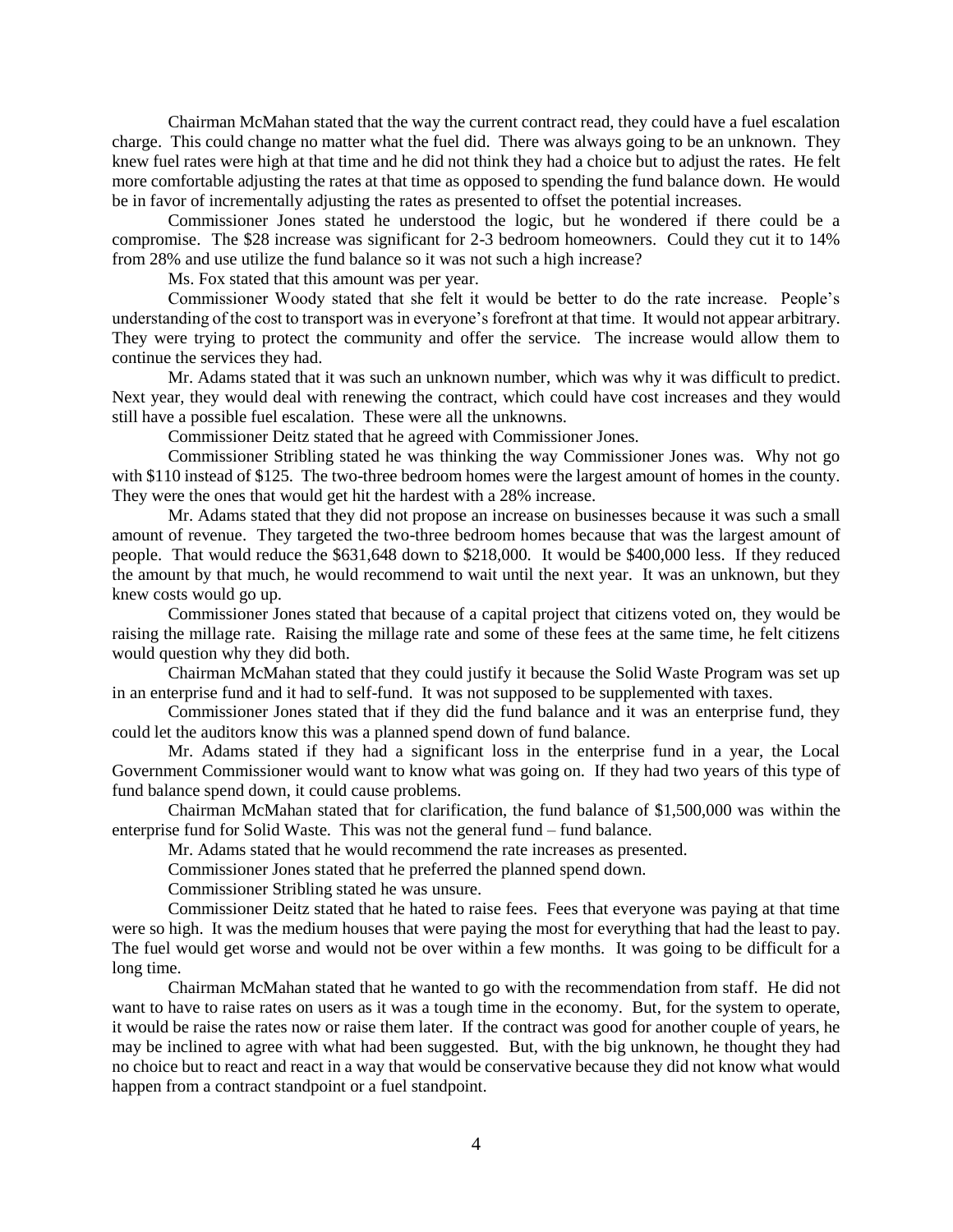Commissioner Woody stated that she could not imagine that the contracts would not have a significant increase because of workforce issues. She leaned toward being proactive.

Commissioner Jones asked Ms. Fox what her recommendation would be.

Ms. Fox stated that she recommended the fee increase. They did not know what the contracts would come in at. They did know the SRC operations, equipment costs and tipping fees would increase, which was over \$200,000. They looked at having one availability fee like other counties, but it would be \$144 in order to fund everything.

General discussions were held.

Chairman McMahan stated this was an increase of \$28 annually for trash disposal for the two-three bedroom homes, which was the largest category. Others would be less. Staff's recommendation was to go with the rate increases.

Commissioner Stribling stated that after they broke it down, he was okay with going with the rate increases.

*Consensus: Move forward with the proposed fee increases.*

**(4) AQUATICS CENTER**: Mr. Adams stated they opened bids last week for the Aquatics Center and received four bids. Clarknexsen provided a Bid Tabulation Sheet that indicated New Atlantic Contracting, Inc. was the apparent low bidder.

**(a)** Bid Summary:

| <b>Base Bid</b>           |                                             | \$20,657,000.00 |
|---------------------------|---------------------------------------------|-----------------|
| Alternate #A-1            | South parking lot paving                    | \$102,000.00    |
| Alternate #A-2            | Score board upgrade                         | \$45,000.00     |
| Alternate #A-3            | Pool tile at deck                           | \$134,000.00    |
| Alternate #A-4            | Landscape seat walls                        | \$58,000.00     |
| Alternate #A-5            | Fire Lane Paving                            | \$63,000.00     |
| Alternate #A-6            | Owner preferred hardware                    | \$0.00          |
| Alternate #M-1            | Owner preferred controls by Automated Logic | \$0.00          |
| Alternate #M-2            | Fabric duct work in pool areas              | $(\$25,000.00)$ |
| Alternate #E-1            | Solar PV system                             | \$115,000.00    |
| <b>Total Combined BID</b> |                                             | \$21,149,000.00 |

He requested that the Board consider all of the alternates except for the \$25,000.00 deduct for the fabric duct work in the pool areas. He would request the standard steel duct work instead.

**(b)** Aquatics Center Budget Requirements:

| <b>Apparent Low Bidder - New Atlantic, Winton-Salem, NC</b> | \$20,657,000 |
|-------------------------------------------------------------|--------------|
|                                                             |              |
| Alt. 1 Pave new parking lot                                 | \$102,000    |
| Alt. 2 Scoreboard                                           | \$45,000     |
| Alt. 3 Pool deck tile                                       | \$134,000    |
| Alt. 4 Outdoor seat walls                                   | \$58,000     |
| Alt. 5 Fire lane paving                                     | \$63,000     |
| Alt. E1 Solar panels                                        | \$115,000    |
| <b>Subtotal Alternates</b>                                  | \$517,000    |
|                                                             |              |
| 3% Contingency                                              | \$635,220    |
| <b>Subtotal Requested Construction Budget</b>               | \$21,809,220 |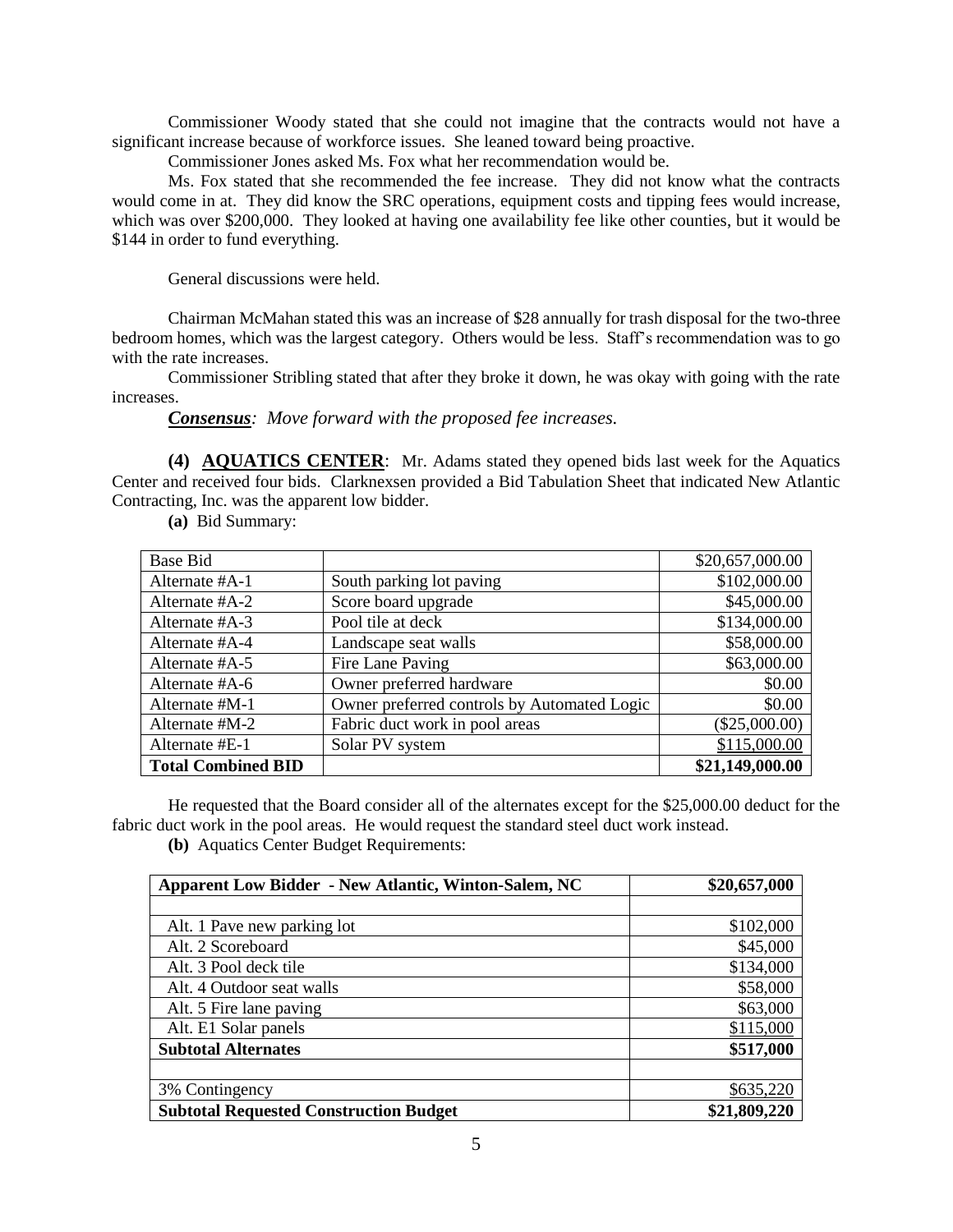| <b>Other Costs Requested</b>                                     |              |
|------------------------------------------------------------------|--------------|
| Estimated loan closing costs                                     | \$115,000    |
| Architect and initial engineering                                | \$1,487,477  |
| Geo Tech and special inspections                                 | \$300,000    |
| <b>FFE</b>                                                       | \$246,400    |
| Technology                                                       | \$223,200    |
| <b>Subtotal of other costs</b>                                   | \$2,372,088  |
|                                                                  |              |
| <b>Total Requested Project Budget</b>                            | \$24,181,308 |
|                                                                  |              |
| Revenues available to potentially fund project                   |              |
| G.O. Bond                                                        | \$20,000,000 |
| Architect and engineering costs already funded from general fund | \$1,487,488  |
| Current available funds                                          | \$21,487,488 |
|                                                                  |              |
| Additional funds needed to proceed forward with the project      | \$2,693,820  |

He stated that \$1,487,477 had already been funded from the general fund. It was recommended to not reimburse the county for this amount with bond proceeds. The additional funds needed to proceed forward with the project was the amount of \$2,693,820. These additional funds would need to come out of either increased sales tax/property tax revenues or CI/general fund balances.

Initially, when he presented to the Board, he thought with other items such as the Rescue Squad requests and the Salary Study, that there may need to be a tax increase. The only tax increase in the proposed budget was associated with the indoor pool debt. He presented a budget to the Board that did not require a tax increase for any of the other expenses. This was due to increased revenues from property tax, growth and increased revenues from sales tax, which they had seen during that fiscal year. This was why he was proposing to fund this out of sales tax and property tax dollars. If they did not use the funds for this project, it would increase the fund balance.

**(c)** Capital Project Ordinance: This item was adopted by the Board of Commissioners on January 19, 2021. The following amounts were appropriated for the project:

| Architect/Civil Engineering | \$1,460,000 |
|-----------------------------|-------------|
| Surveying and Geotechnical  | \$22,488    |
| Contingency                 | \$5,000     |
| Total                       | \$1,487,488 |

**(d)** Budget Ordinance Amendment:

| Transfer to Indoor Pool Facility Fund | \$2,693,820.00 |
|---------------------------------------|----------------|
| Transfer to SCR Fund 19               | \$424,112.00   |
| Transfer to SCR Fund 21               | \$625,441.00   |
| Transfer to CPR Fund                  | \$500,000.00   |
| <b>Total</b>                          | \$4,257,272.88 |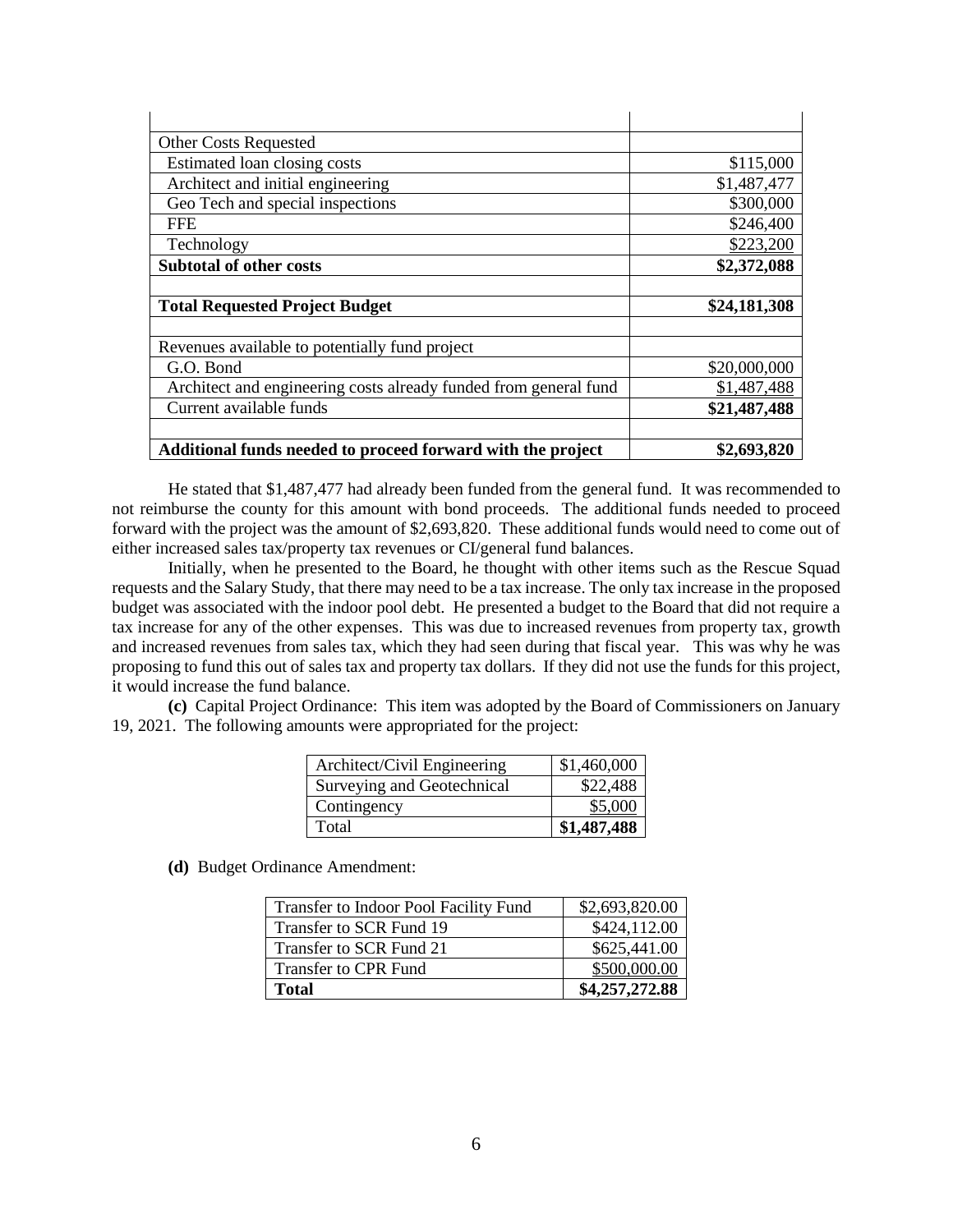|                                        | <b>Decrease</b> | <b>Increase</b> |
|----------------------------------------|-----------------|-----------------|
| Taxes - Ad Valorem                     |                 | \$2,534,288.00  |
| Sales Tax - Article 39                 |                 | \$1,492,117.00  |
| Tax Refunds - Schools Article 40 - 40% |                 | \$176,975.00    |
| Tax Refunds - General Article 40 - 60% |                 | \$265,461.00    |
| Tax Refunds - Schools Article 42 - 60% |                 | \$448,466.00    |
| Tax Refunds - General Article 42 - 40% |                 | \$298,977.00    |
| Tax Refunds - General Article 46       |                 |                 |
| Education                              |                 | \$424,112.00    |
| <b>Fund Balance</b>                    | \$1,383,123.12  |                 |
|                                        | \$1,383,123.12  | \$5,640,396.00  |

## **(e)** Project Ordinance:

| <b>Legal Closing Costs</b>        | \$115,000.00    |
|-----------------------------------|-----------------|
| Architect and Engineering         | \$300,000.00    |
| Construction                      | \$21,174,000.00 |
| Furnishings, Fixtures, Equipment  | \$246,400.00    |
| Technology                        | \$223,200.00    |
| Contingency                       | \$635,220.00    |
|                                   | \$22,693,820.00 |
|                                   |                 |
| <b>Bond Proceeds</b>              | \$20,000,000.00 |
| <b>Transfer from General Fund</b> | \$2,693,820     |
|                                   | \$22,693,820.00 |

**(f)** Capital Project Ordinance:

| Legal                          | \$115,000.00    |
|--------------------------------|-----------------|
| Architect/Civil Engineering    | \$1,487,488.00  |
| Surveying and Geotechnical     | \$300,000.00    |
| Construction                   | \$21,174,000.00 |
| <b>Furnishing and Fixtures</b> | \$246,400.00    |
| Technology                     | \$223,200.00    |
| Contingency                    | \$635,220.00    |
| <b>Total</b>                   | \$24,181,308.00 |

**(g)** Conservation, Preservation, Recreation Fund 28:

| <b>New Parks</b>     |                | <b>PARTF Grant</b> | <b>Total</b>   |
|----------------------|----------------|--------------------|----------------|
| Whittier-Qualla Park | \$1,963,525.00 | \$500,000.00       | \$1,463,525.00 |
| Cashiers Splash Pad  | \$750,000.00   |                    | \$750,000.00   |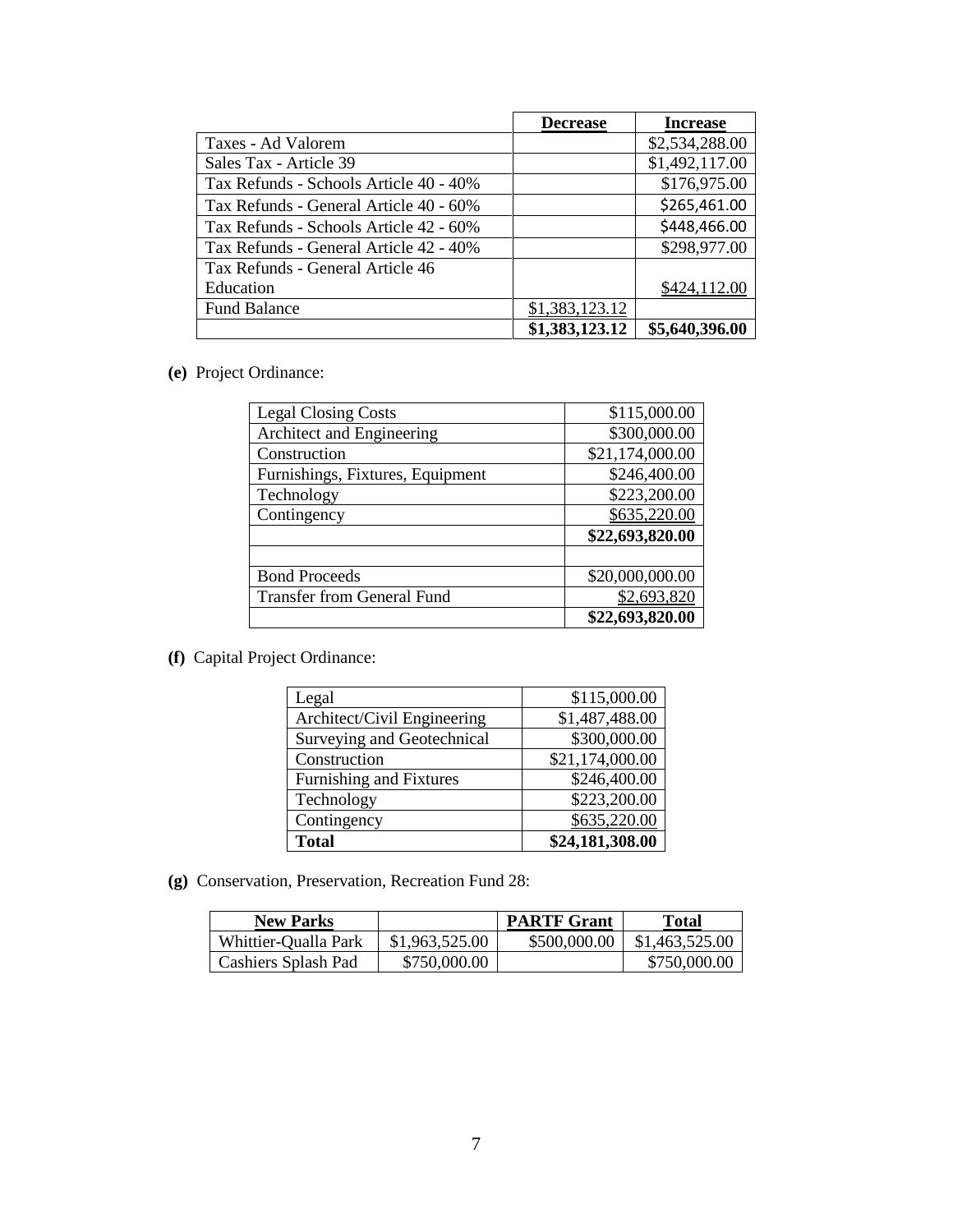**(h)** Capital Improvement Project Funding Projections FY2022-2026:

| <b>Revenue Type</b> | <b>FY2021-2022</b> | FY2022-2023    | FY2023-2024    | FY2023-2024    | FY2023-2024    | Totals         |
|---------------------|--------------------|----------------|----------------|----------------|----------------|----------------|
| CPR                 | \$821,128,00       | \$380,500.00   | \$1,463,525.00 | \$1,463,525.00 | \$500,000.00   | \$2,701,628.00 |
| Capital Reserve     | \$780,240.00       | \$1,000,000.00 | \$1,000,000.00 | \$1,000,000.00 | \$1,000,000.00 | \$4,780,240.00 |
| Totals              | \$1,601,368.00     | \$1,380,500.00 | \$1,500,000.00 | \$1,500,000.00 | \$1,500,000.00 | \$7,481,868.00 |
| Cumulative Totals   |                    | \$2,984,868.00 | \$4,481,868.00 | \$5,981,868.00 | \$7,481,868.00 |                |

**(i)** Additional Funding Sources:

|                              | <b>Amount</b>   |
|------------------------------|-----------------|
| FY 2021 Balance              | \$35,221,830.00 |
| Reserved by FBP - 25%        | \$17,141,908.00 |
| <b>Reserved by State</b>     | \$6,563,806.00  |
| Other Assigned/Committed     | \$5,522,716.00  |
| <b>Available for Funding</b> | \$5,993,400.00  |

Chairman McMahan stated that they knew the Aquatic Facility total cost was \$24,181,308. They were going to borrow \$20,000,000 in bonds. The additional needed would come from the current general fund and did not require any tax increase and did not affect the fund balance. If the Board chose to fund this program, they were not raising taxes any more than what was being projected in the current budget for the debt service, which the citizens voted on. They were not negatively impacting services in the county on any other budgetary item and they were not affecting the 25% for the fund balance. They would be fully funding the program, if they chose to move forward.

Commissioner Deitz stated that they hoped to build the pool for \$20 million or less. Did they know absolutely it would be \$24 million?

Mr. Adams stated that the actual bids were in and the contract amount would be \$21,174,000 as long as he could stay within the contingency.

Commissioner Deitz stated that it was going to cost 20% more to build the pool than what they thought and they were not going to have to raise taxes to do this?

Mr. Adams stated that was correct. Other than the \$1.6 million for the debt.

Commissioner Deitz stated that this was tax money they would be spending.

Commissioner Jones stated that he remembered that the \$20 million bond for the millage rate would be just over two cents?

Mr. Adams stated that the original was 2.2 cents.

Commissioner Jones stated that it was going to come in at almost half a penny less, which was good.

Mr. Adams stated that they would end up utilizing the entire two cents when they had to operate the facility.

Commissioner Woody stated that the citizens knew that when they voted, but it was actually going to be less than what they voted on, so that was positive.

Chairman McMahan asked Mr. Adams if Board wanted to proceed forward, what the timeline would be?

Mr. Adams stated at the June  $7<sup>th</sup>$  regular board meeting, there would be a resolution for consideration to authorize the sale of the bonds, which was scheduled to occur on June 16<sup>th</sup>. He would also request the Board to consider a vote to authorize the County Manager to send a letter that the county would also commit the \$4,183,308, because this item was scheduled to appear before the LGC for final approval on June 14<sup>th</sup>.